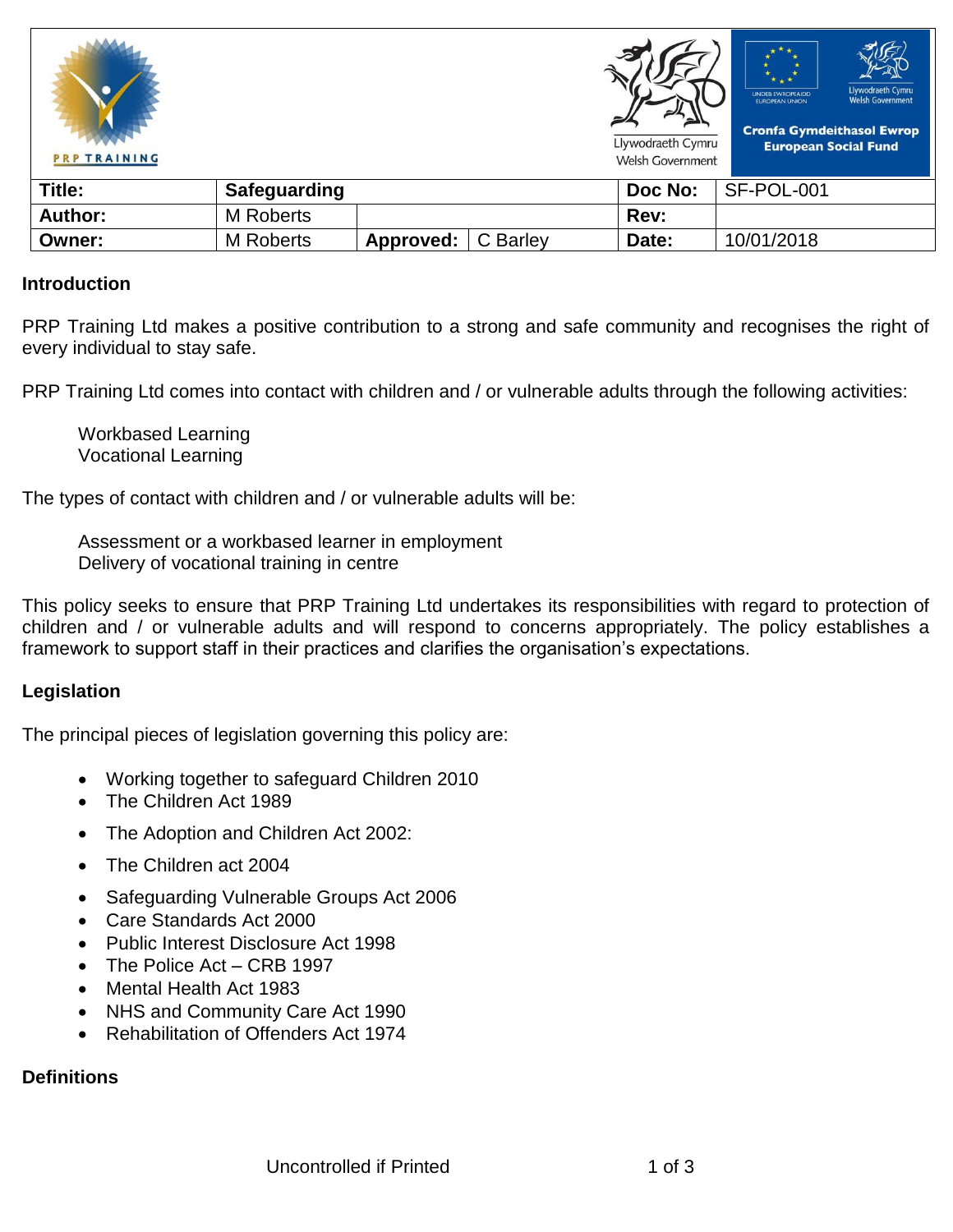| <b>PRP TRAINING</b> |                     |           |          | Llywodraeth Cymru<br><b>Welsh Government</b> | Llywodraeth Cymru<br><b>UNDEB EWROPEAIDD</b><br><b>Welsh Government</b><br><b>EUROPEAN UNION</b><br><b>Cronfa Gymdeithasol Ewrop</b><br><b>European Social Fund</b> |
|---------------------|---------------------|-----------|----------|----------------------------------------------|---------------------------------------------------------------------------------------------------------------------------------------------------------------------|
| Title:              | <b>Safeguarding</b> |           |          | Doc No:                                      | SF-POL-001                                                                                                                                                          |
| <b>Author:</b>      | M Roberts           |           |          | Rev:                                         |                                                                                                                                                                     |
| Owner:              | <b>M</b> Roberts    | Approved: | C Barley | Date:                                        | 10/01/2018                                                                                                                                                          |

Safeguarding is about embedding practices throughout the organisation to ensure the protection of children and / or vulnerable adults wherever possible. In contrast, child and adult protection is about responding to circumstances that arise.

Abuse is a selfish act of oppression and injustice, exploitation and manipulation of power by those in a position of authority. This can be caused by those inflicting harm or those who fail to act to prevent harm. Abuse is not restricted to any socio-economic group, gender or culture.

It can take a number of forms, including the following:

- Physical abuse
- Sexual abuse
- Emotional abuse
- Bullying
- Neglect
- Financial (or material) abuse

## **Definition of a child**

A child is under the age of 18 (as defined in the United Nations convention on the Rights of a Child).

## **Definition of Vulnerable Adults**

A vulnerable adult is a person aged 18 years or over who may be unable to take care of themselves or protect themselves from harm or from being exploited.

- This **may** include a person who:
	- Is elderly and frail
	- Has a mental illness including dementia
	- Has a physical or sensory disability
	- Has a learning disability
	- Has a severe physical illness
	- Is a substance misuser
	- Is homeless

## **Responsibilities**

**All staff** (paid or unpaid) have responsibility to follow the guidance laid out in this policy and related policies, and to pass on any welfare concerns using the required procedures.

We expect all staff (paid or unpaid) to promote good practice by being an excellent role model, contribute to discussions about safeguarding and to positively involve people in developing safe practices.